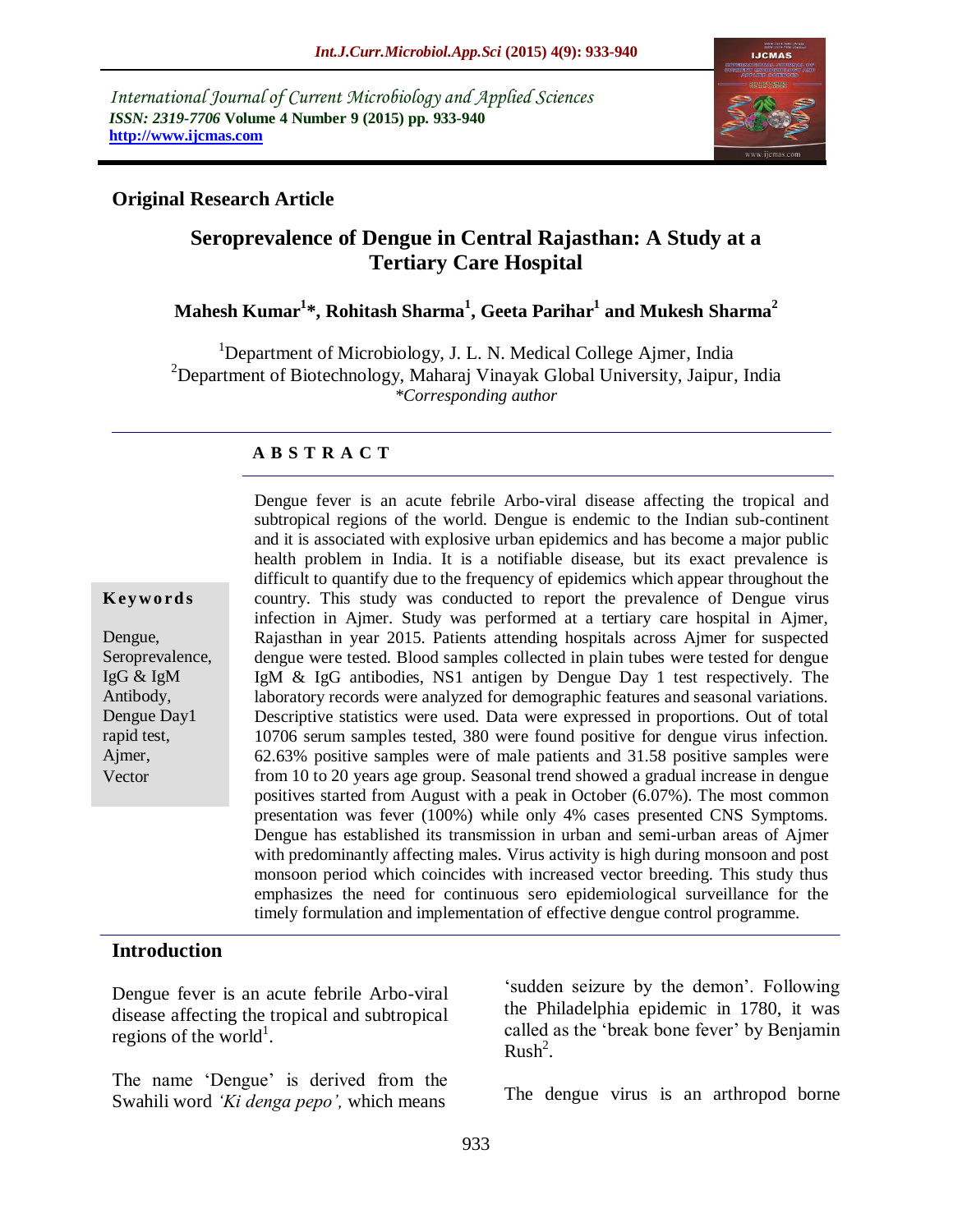virus-*Arbovirus,* belonging to the family Flaviviridae and genus Flavivirus. It is a mosquito borne (arthropod) viral infection and is transmitted, primarily by Aedes aegypti and sometimes by Aedes albopictus $3,4$ .

Dengue is caused by four distinct serotypes of viruses; DEN-1, DEN-2, DEN-3 and DEN- $4^5$ .

Dengue virus causes a spectrum of illness ranging from in apparent, self limiting Classical dengue fever (DF) to life threatening Dengue hemorrhagic fever (DHF) and Dengue shock syndrome (DSS)<sup>6</sup> .WHO estimates there are 50–100 million dengue infections worldwide every year. 6.3 million Children under age five died in 2013, nearly 17 000 die every day<sup>7</sup>.

Dengue is endemic to the Indian subcontinent. Dengue is associated with explosive urban epidemics and has become a major public health problem in India.

In India, a dengue virus infection has been<br>frequently encountered in epidemic frequently encountered in proportions in several states $8-10$  It is a notifiable disease, but its exact prevalence is difficult to quantify due to the frequency of epidemics which appear throughout the country. Although dengue serotype 2 is the most prevalent serotype over the past 50 years, serotypes 3 and 4 have appeared in some epidemics<sup>1, 11-14</sup>. Primary DENV infections present as either a non-specific illness or dengue fever (DF). Secondary infection with a serotype different from that causing primary infection may lead to dengue haemorrhagic fever (DHF) or dengue shock syndrome  $(DSS)^3$ .

Dengue is an enveloped virus with a singlestranded, positive sense RNA genome of about 11 kb containing a single open reading frame enconding a single polyprotein coand post translationally cleaved into 3 structural (C, prM and E) and 7 nonstructural proteins (NS1, NS2A, NS2B, NS, NS4A, NS4B and  $NS5$ <sup>5</sup>. There is no specific treatment for dengue/ severe dengue, but early detection and access to proper medical care lowers fatality rates below  $1\%$ <sup>7</sup>.

The objectives of this study were to know the demographic characteristics of cases; to understand the seasonal trend and pattern of disease; and to study disease outcome in dengue.

# **Materials and Methods**

The study was conducted in the Department of Microbiology, J.L.N. Medical College and associated groups of hospital, Ajmer from the period of July 2014 to June 2015.

Patients enrolled in the study were from the following hospitals,

1) J.L.N Medical Hospital

2) Zanana Hospital and associated groups of hospital, Ajmer.

The samples were subjected to Dengue Day 1 Rapid test

#### **Method of collection of data**

# **Inclusion Criteria**

Individuals attending outpatient departments and inpatients of J.L.N Medical college and associated group of Hospital, Ajmer, with symptoms of fever for more than five days duration, with more than or equal to two of the following;

1) Joint pain, 2) Rash,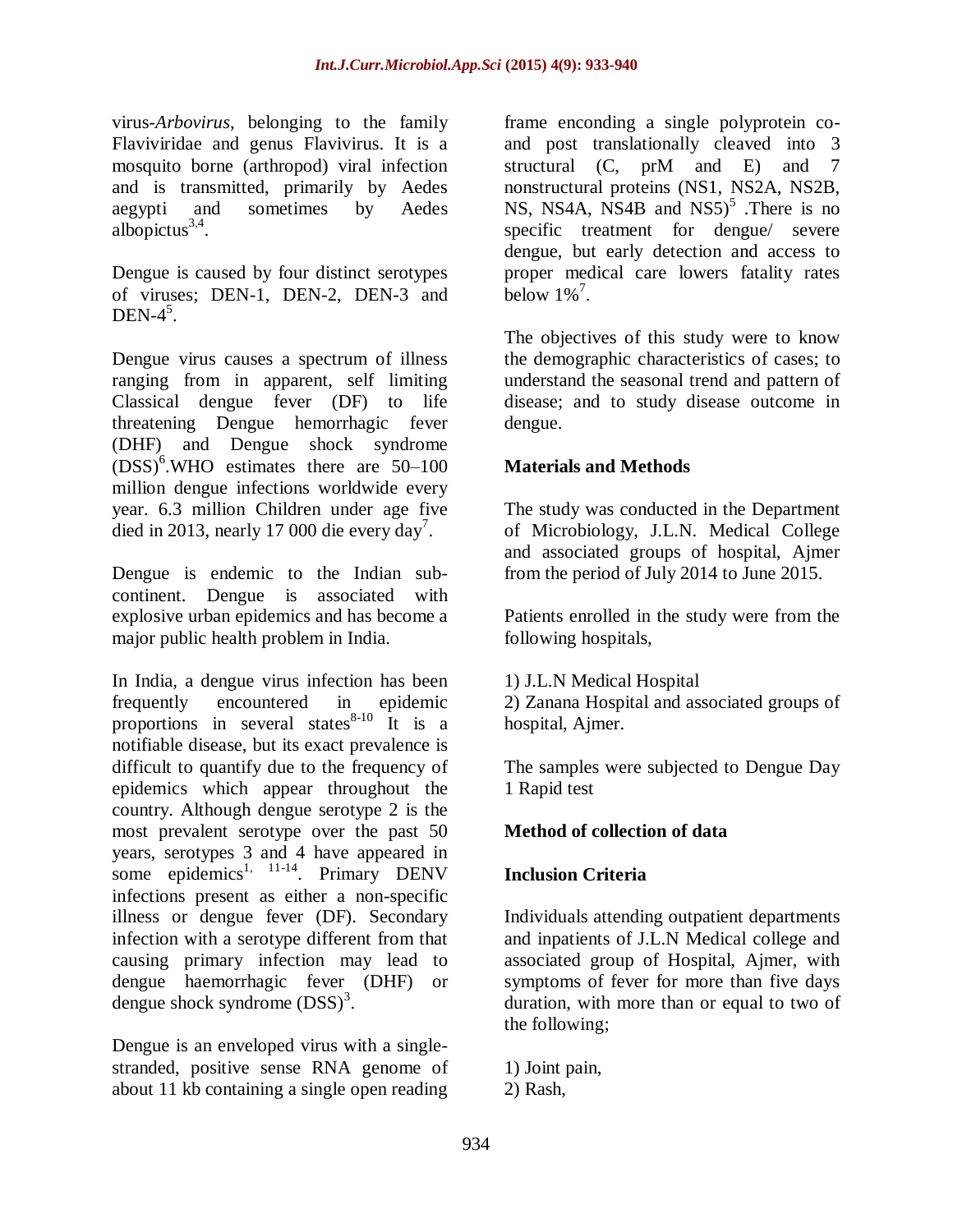3) Myalgia, 4) Retro-orbital pain, 5) Headache and 6) Haemorrhagic manifestation.

#### **Specimen collection**

About 3-5ml blood was collected in a sterile vial with all aseptic precautions.

1) Half of the blood was allowed to clot at room temperature for half an hour, after which the clot was dislodged to separate the serum. This was centrifuged at 3000rpm (rotations per minute) for five minutes.

2) To the other half of blood, EDTA was added and this anticoagulated blood was sent for hematocrit and platelet count estimation.

# **Test performed**

# **RAPID TEST** (Dengue Day 1 test)

Dengue Day 1 rapid test is an *in vitro*  immunochromatographic, one step assay designed to detect IgM and IgG antibodies to dengue virus in human serum & NS-1 antigen.

Dengue Day 1 Test kit consists two devices; one device for detection of Dengue NS 1 antigen and second device for the differential detection of Dengue IgM/IgG antibodies in human serum/plasma. Dengue NS 1 antigen device contains two lines; "C" (control line) & "T"(Dengue NS 1 Antigen detection Test Line). Test line is coated with antibodies, anti-dengue NS 1 Ag. When sample is added to the device, Dengue NS 1 antigen, if present in the sample will bind to the anti-dengue NS 1 gold colloid conjugates making antigen-antibody complex. This complex migrates along the membrane to the test region and forms the visible pink line at T as antibody-antigenantibody gold colloid forms.

Dengue IgM/IgG contains three lines "C" (control line), "M" (IgM test line), "g" (IgG Test Line). IgM Test line is coated with antihuman IgM and Igg test line is coated with anti-human IgG. When sample is added to the device, IgM and IgG antibodies in the sample react with anti-human IgM or IgG antibodies coated on the membrane respectively. Colloidal gold complex containing dengue 1–4 antigen is captured by the bound anti-dengue IgM or IgG on respective test bands located in the test window causing a pale to dark red band to form the IgG or IgM region of the test device window. The intensity of the test bands in the respective device will vary depending upon the amount of antigen/antibody present in the sample. The appearance of any pink/red in a specific test region should be considered positive for that particular antigen or/and antibody type (IgG or IgM). A red procedural control line should always develop in the test device window to indicate that the test has been performed properly.

# **Test procedure**

- 1. Bring the required number of Dengue Day 1 Test foil pouches and specimen to room temperature prior to testing.
- 2. Remove the test card from the foil pouch prior to use.
- 3. Label the test card with patient"s name or identification number.
- 4. Perform the test on both the devices as follows.

#### **Dengue NS 1 Antigen device**

- **i**) Add 3 drops (100µl) of sample (serum/plasma) using Dengue Antigen Test sample dropper to the sample well of antigen device.
- **ii**) Allow reaction to occur for 20 minutes.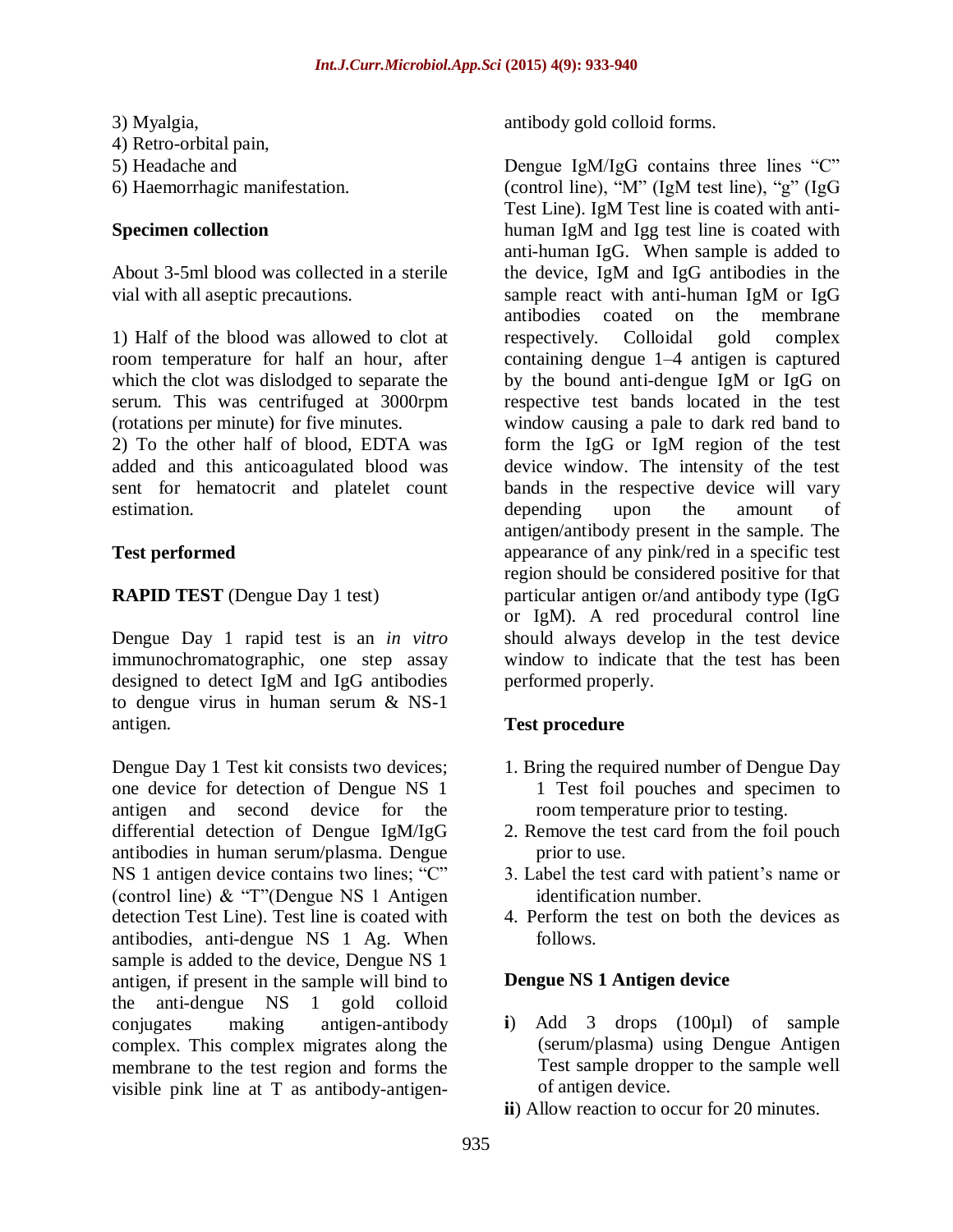**iii**) Read result at 20 minutes. Positive result may appear as early as 2-10 minutes. However, negative results must be confirmed after 20 minutes only.

### **B) Dengue IgM/IgG device**

**i**) Fill the Dengue Antibody lower circular part of the sample dropper with the specimen upto the mark provided on the dropper. Then add the specimen to the sample well "S" of antibody device. This will add 10µl of specimen to the device. Dispose of the dropper considering it to be biohazardous. Alternatively, add 10µl of sample using micropipette to the sample well of the antibody device.

#### **Interpretation of the Dengue day 1 rapid test**

The presence of each one color line (control) within the result window indicates a negative result. The control line (C) and IgM line (M) are visible on the test device. This is positive for IgM antibodies to Dengue virus and indicates primary dengue infection.

The control line and IgG line (G) are visible on the test device. This is positive for IgG antibodies and indicates of secondary or past dengue infection. The control line, IgM line (M) and IgG line (G) are visible on the test device. This is positive for both IgM and IgG antibodies and indicates late primary or early secondary dengue infection. The control line, NS-1 Ag line is visible on the test device. This is positive for NS-1 antigen and indicates of early acute dengue infection.

### **Performance characteristics Dengue NS 1 Ag**

Sensitivity:  $100\%$  Specificity: 99.94%

### **Dengue IgM/IgG antibody**

Sensitivity: 100% Specificity: 99.88%

As per the manual provided with Dengue DAY 1 Test kit

#### **Results and Discussion**

During the study period, a total of 10706 blood samples were tested for dengue. Of the total samples tested, only 3.55% (n=380) were found to be positive for dengue virus. Out of the 380 dengue positive cases, 136(35.79%) were NS-1 positive, 117(30.79%) were IgM positive, 38(10%) were IgG positive, 71(18.68%) were IgG/IgM positive, 14(3.68%) were IgG NS-1/IgMNS-1 positive and 4(1.05%) were IgGIgMNS-1 positive.

Of all the patients tested, 6423 were males and 4283 females. From the total positives for dengue, 62.63% (n=238) were males and 37.37% (n=142) females. So, it was observed that dengue affected males and females in a ratio of 3:2.

During this study, a majority of patients tested positive for dengue cases were of 10 to 20 yrs age group (n=120, 31.58%) followed by the age group 20 to 30 yrs (n=60, 15.78%).

In the study population, highest numbers of patients were tested for dengue in the month of November (n=1400) followed by October  $(n=1187)$  and December  $(n=988)$ . A gradual increase in dengue positive cases was noticed from August (n=16) with a highest peak in October (n=72) and November  $(n=76)$  [Figure-2].

As analyzed from table no.2, fever was present in almost all cases (n=380) followed by, headache  $(n=274)$ , joint pain  $(n=2432)$ , myalgia (n=144), retro-orbital pain (n=141),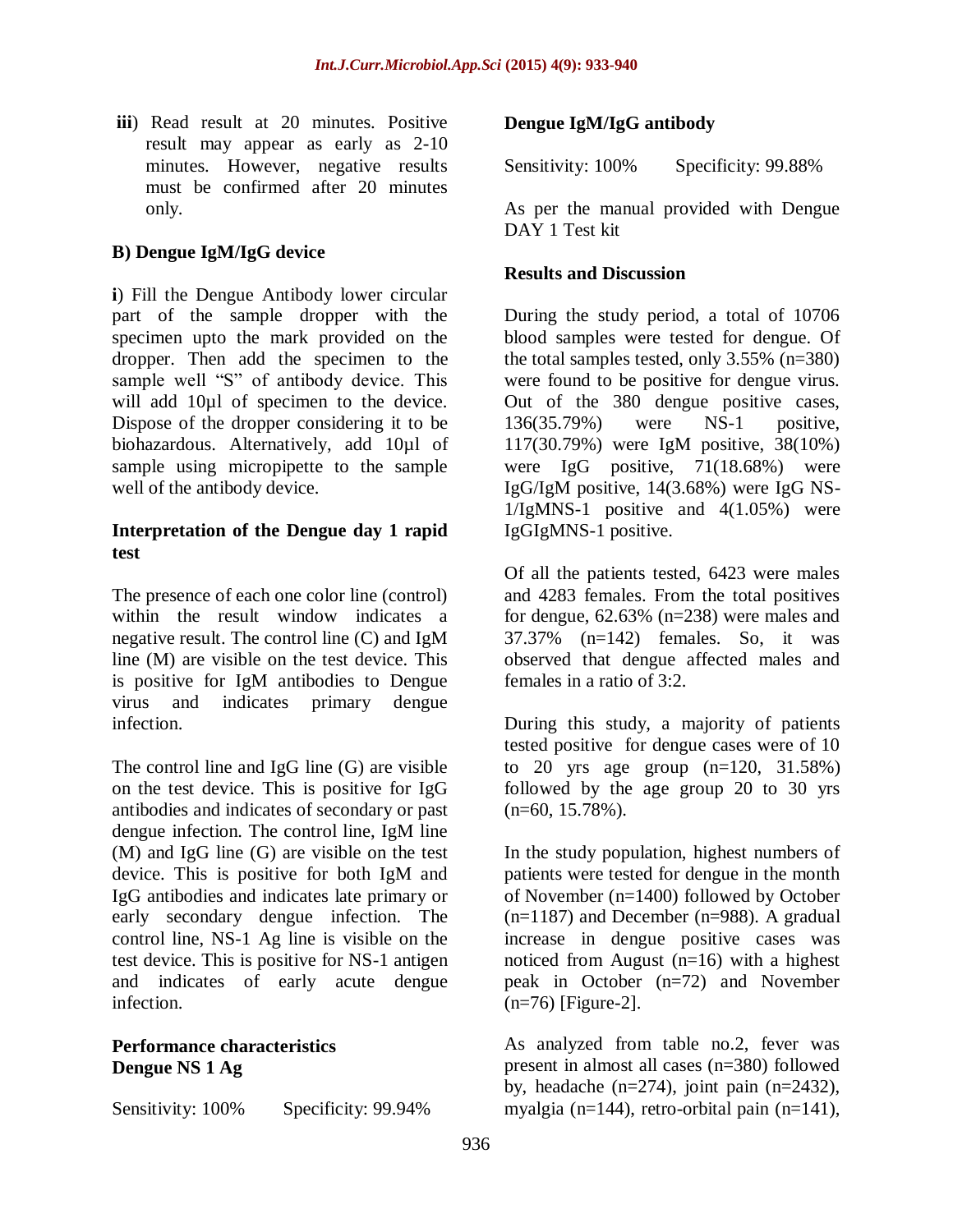backache (n=95), skin rash (n=80). Hemorrhagic manifestations were present in 57 cases, while CNS symptoms were found in only 15 cases.

In this study, 3.55% patients were positive for dengue infection. These findings are in accordance with other studies conducted in India by A Garg<sup>8</sup> and R Paramasivan<sup>10</sup>.

The higher prevalence of dengue infection was noted among males than females. The male to female ratio was 3:2 which correlates well with other studies. High prevalence amongst males is probably due to more outdoor activities by males in comparison to females which results in more exposure to day biting mosquitoes.

| <b>Clinical symptoms</b> | Dengue positive<br>cases | Percentage |
|--------------------------|--------------------------|------------|
| Fever                    | 380                      | 100        |
| Headache                 | 274                      | 72         |
| $Joint - pain$           | 243                      | 64         |
| Retro-orbital pain       | 141                      | 37         |
| Myalgia                  | 144                      | 38         |
| Backache                 | 95                       | 25         |
| Rash                     | 80                       | 21         |
| Hemorrhage               | 57                       | 15         |
| CNS symptoms             | 15                       | 4          |

|  |  | Table.1 Symptoms and Complications of Confirmed Dengue Cases (n=380) |  |  |  |
|--|--|----------------------------------------------------------------------|--|--|--|
|--|--|----------------------------------------------------------------------|--|--|--|

**Figure.1** Age wise Distribution of Dengue positive Cases during 2014-15

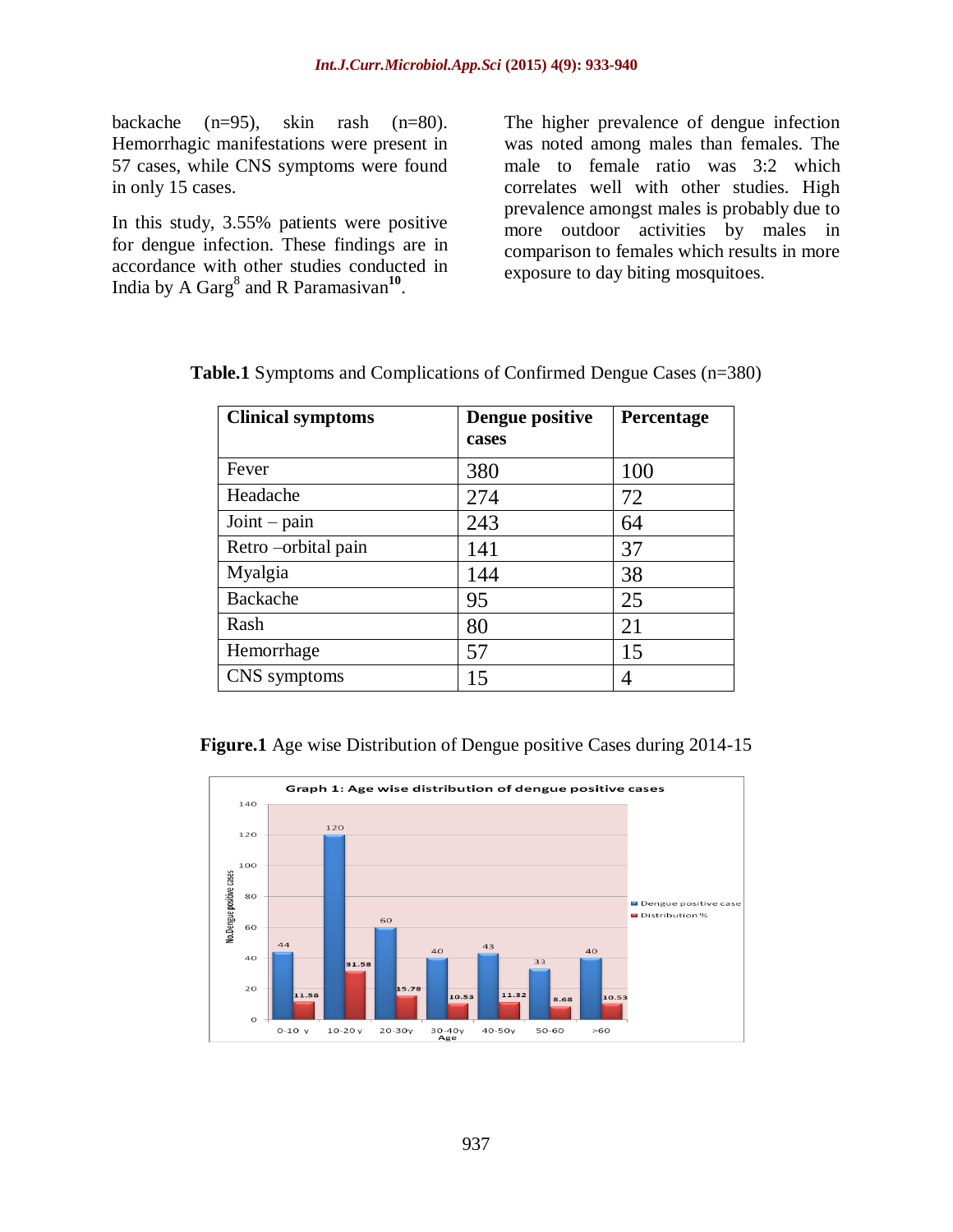

**Figure.2** Month wise Distribution of Dengue Cases during 2014-15

The most common age group of infection in the present study was 10-20 years which includes the children and young adults. This was comparable to other studies of Gore MM, Baruah<sup>15</sup> and Dash PK et al<sup>16</sup>. The high number of cases in the paediatrics and young adult age group implies that the disease is endemic in these regions. In these areas, adults manifest with disease less, as they become immune to the virus.

However, in the study conducted by Neerja M et al<sup>17</sup>, high numbers of cases were seen in the adult age group. This indicates that the virus had been introduced to a nonexposed population and disease was not endemic.

True endemicity will be reached when the adult infection declines and only the new entrants into the population, that is, the children, are affected more by the disease.

To identify the seasonal variation of the disease, analysis of the data on monthly basis was done. The infection started spreading in August, peaked in October and slowly tapered by December. The seasonality of transmission of dengue with increased activity in monsoon and post monsoon season was seen in the present study; in accordance with the reported

patterns of dengue transmission<sup>18</sup>. This seasonal outbreak of disease transmission is very important at local level for effective control measures and that preventive measures should come into full swing during water stagnation periods after the initial bouts of rainfall and at the end of monsoon. The clinical profile of dengue revealed that fever was the most common presenting symptom, 380 (100%). Similar studies in and around India have also reported the same pattern<sup>19</sup>.

In conclusion, the geographical spread of all four DENV serotypes throughout the subtropical regions of the world has led to larger and more severe outbreaks and the accurate and efficient diagnosis of the disease is important for clinical care, surveillance, pathogenesis studies and vaccine research. Furthermore, an efficient diagnosis is an important tool to support Epidemiological Surveillance Programs considering the difficulties in confirming dengue cases based only on the clinical symptoms, especially during inter-epidemic periods.

In view of the high mortality rate and to reduce the disease burden, it is imperative to have a rapid and sensitive laboratory assay for early detection of the disease. Dengue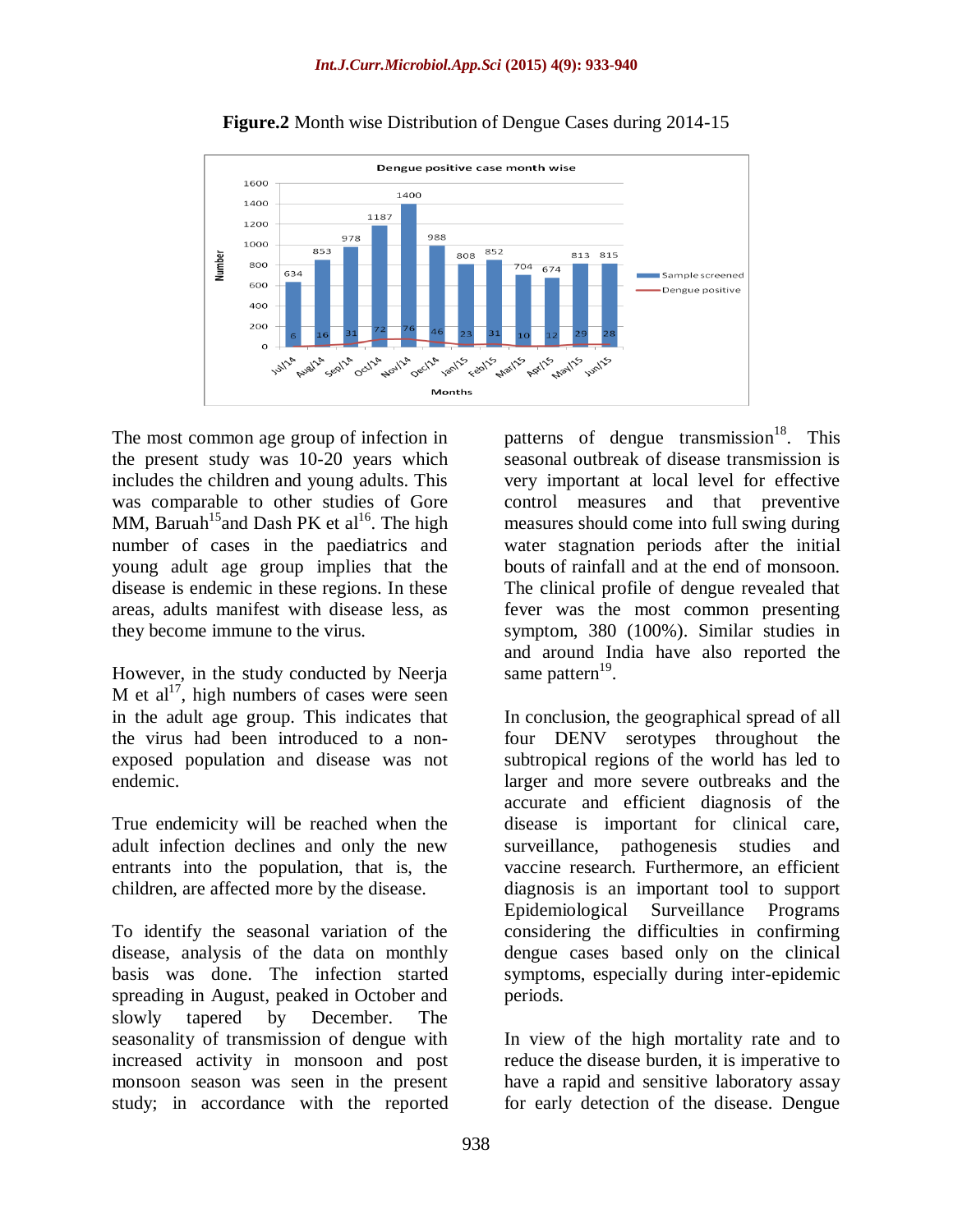affected predominantly males and paediatrics well as adult population. A seasonal trend was observed for dengue infections with maximum cases in post monsoon and late monsoon months which coincides with increased breeding of mosquitoes during these seasons. Therefore, vector control measures should be started before monsoon to prevent the outbreaks of dengue. This will simultaneously solve the problem of other mosquito borne diseases like malaria, chikungunya, Japanese encephalitis and filaria.

With use of appropriate test; diagnosis of dengue fever can be made early and prompt treatment can be provided to the patient as a result cost of illness due to testing, treatment and duration of hospitalisation can be reduced and valuable time can be saved and number of patient developing complication can be reduced.

### **Acknowledgments**

The authors express their sincere thanks to the principal, J.L.N. Medical College and associated groups of hospital, Ajmer.

# **References**

- 1. Gupta N, Srivastava S, Jain A, Chautevedi UC. Dengue in India. Indian J Med Res 2012; 136:373-90.
- 2. Ananthnarayan R, Panikar CKJ, Arboviruses. In Ananthanarayan and Paniker"s Textbook of Microbiology, 8th ed. Hyderabad: Orient Longman; 2009: 519
- 3. Monath TP. Dengue: The risk to developed and developing countries. Proc Natl Acad Sci USA 1994; 91:2395-400.
- 4. Burke, D.S.,Nisalk, and C.H.Hoke, Jr.1986.Fireld trial of a Japanese encephalitis diagonistic

kit.J.Med.Virol.18:41-49.

- 5. Gubler DJ. Dengue and dengue hemorrhagic fever. Clin Microbiol Rev 1998; 11:480-96.
- 6. Martina BE, Koraka P, Osterhaus A. Dengue Virus Pathogenesis: an Integrated View. Clin Microbiol Rev. 2009; 22: 564–581.
- 7. WHO (2002) Dengue and Dengue haemorrhagic fever. Fact sheet No. 117, Geneva.
- 8.Garg A, Garg J, Rao YK, Upadhyay GC, Sakhuja S. Prevalence of dengue among clinically suspected febrile episodes at a teaching hospital in North India. J Infect Dis Immunity. 2011;3:85–9.
- 9. Kalawat U, Sharma KK, Reddy SG. Prevalence of dengue and chikungunya fever and their coinfection. Indian J Pathol Microbiol. 2011; 54:844-846.
- 10. Paramasivan R, Thenmozhi V, Hiriyan J, Dhananjeyan KJ, Tyagi BK, Dash AP. Serological & entomological investigations of an outbreak of dengue fever in certain rural areas of Kanyakumari district, Tamil Nadu. Indian J Med Res. 2006; 123: 697- 701.
- 11.Arya SC, Agarwal N, Parikh SC, Agarwal S. Simultaneous detection of dengue NS-1 antigen, IgM plus IgG and platelet enumeration during an outbreak. Sultan Qaboos Univ Med J 2011;11:470-6
- 12. Datta S, Wattal C. Dengue NS-1 antigen detection: A useful tool in early diagnosis of dengue virus infection. Indian J MedMicrobio 2010; 28:107- 190.
- 13. Singh MP, Majumdar M, Singh G, Goyal K, Preet K, et al, NS-1 antigen as an early diagnostic marker in dengue: Report from India. Diagon Microbio Infect Dis 2010; 68:50-4.